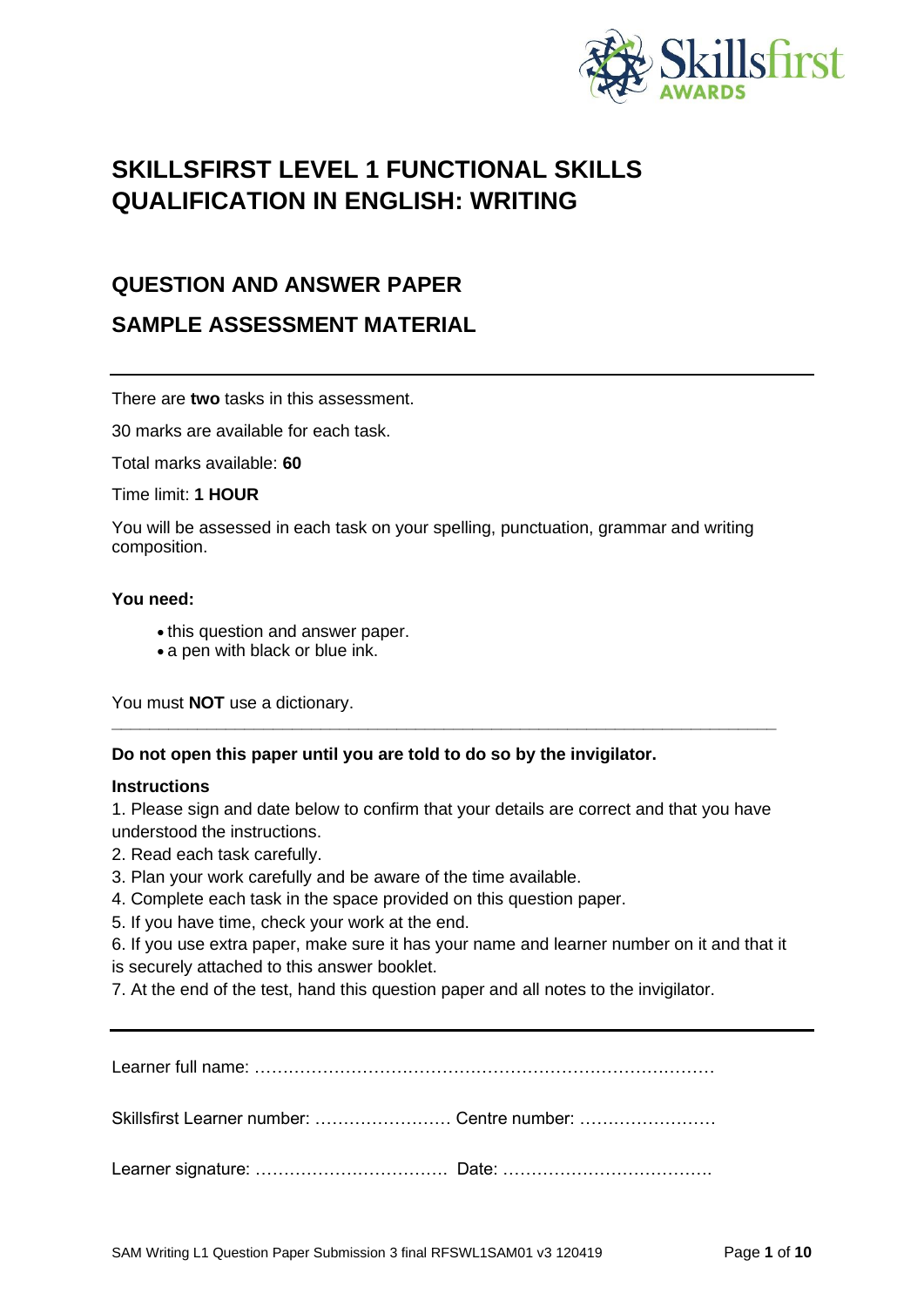

[Page intentionally blank]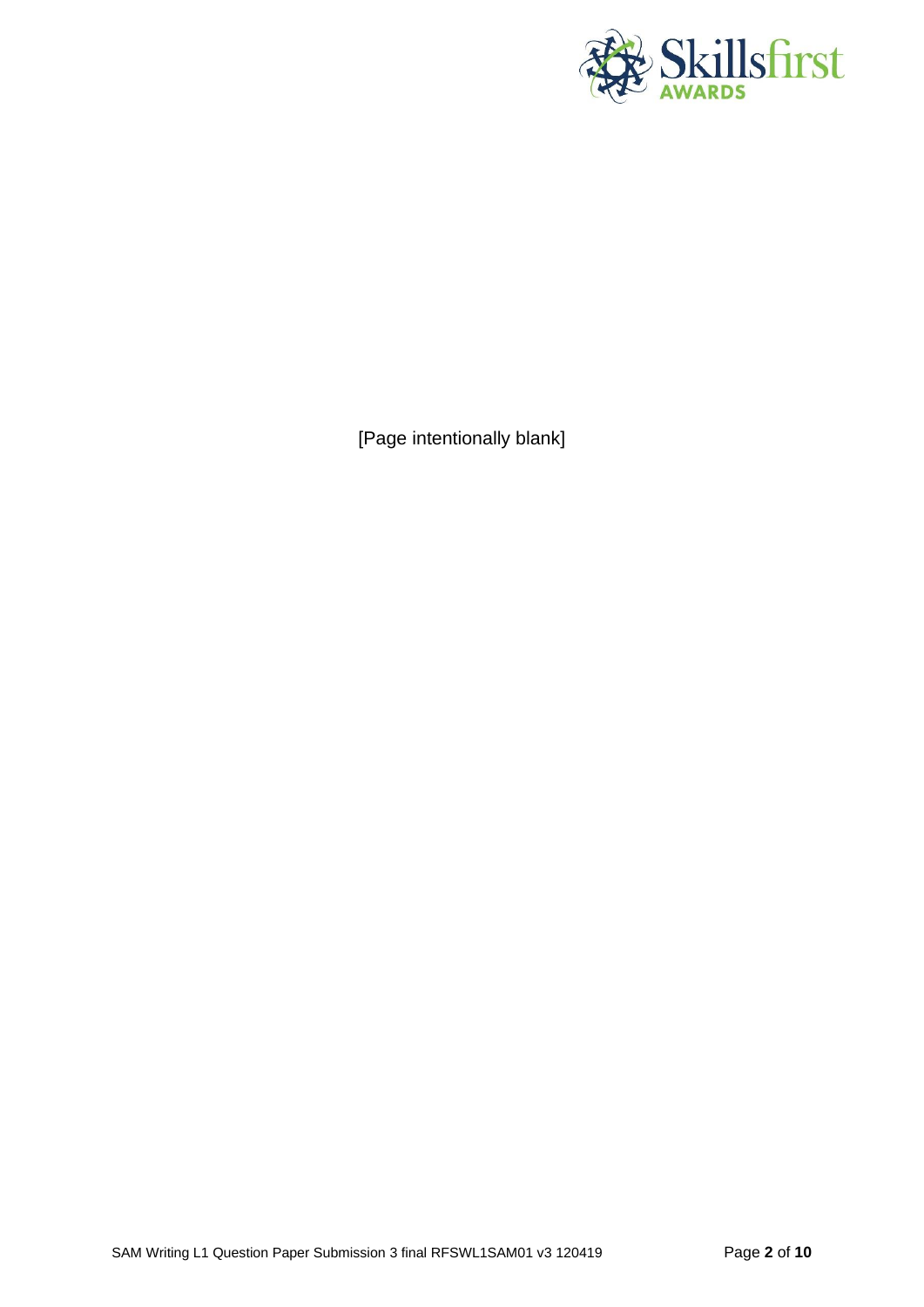

### **Task 1 (30 marks)**

You work for a company called Tasty Fusion. They are going to open a new restaurant in your area. They have asked you to write an advertisement to go in the local newspaper.

In the advertisement you should mention

- the name and type of restaurant, and where it is
- the opening times and contact details
- reasons why people should eat there
- the special offers available during the opening week.

Write the advertisement. The advertisement should be between 150 and 250 words.

You will be assessed on your ability to

- communicate information, ideas and opinions clearly, coherently and accurately
- write text of an appropriate level of detail and of appropriate length (including where this is specified) to meet the needs of purpose and audience
- use format, structure and language appropriate of audience and purpose
- write consistently and accurately in complex sentences, using paragraphs where appropriate
- use a range of punctuation correctly
- use correct grammar
- spell words used most often in work, study and daily life, including specialist words.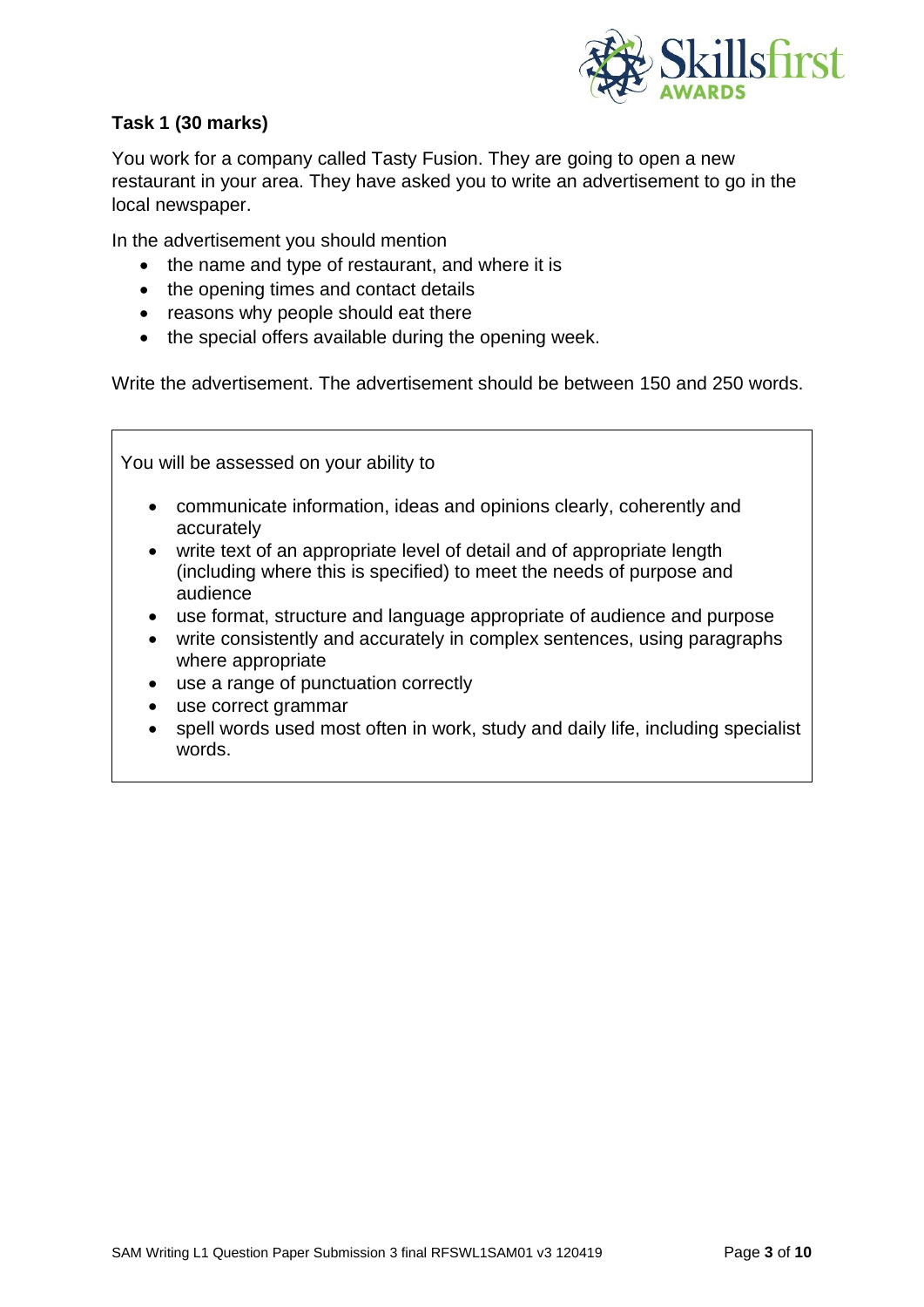

| Write your answer here | For           |
|------------------------|---------------|
|                        | <b>Marker</b> |
|                        | use           |
|                        | only          |
|                        |               |
|                        |               |
|                        |               |
|                        |               |
|                        |               |
|                        |               |
|                        |               |
|                        |               |
|                        |               |
|                        |               |
|                        |               |
|                        |               |
|                        |               |
|                        |               |
|                        |               |
|                        |               |
|                        |               |
|                        |               |
|                        |               |
|                        |               |
|                        |               |
|                        |               |
|                        |               |
|                        |               |
|                        |               |
|                        |               |
|                        |               |
|                        |               |
|                        |               |
|                        |               |
|                        |               |
|                        |               |
|                        |               |
|                        |               |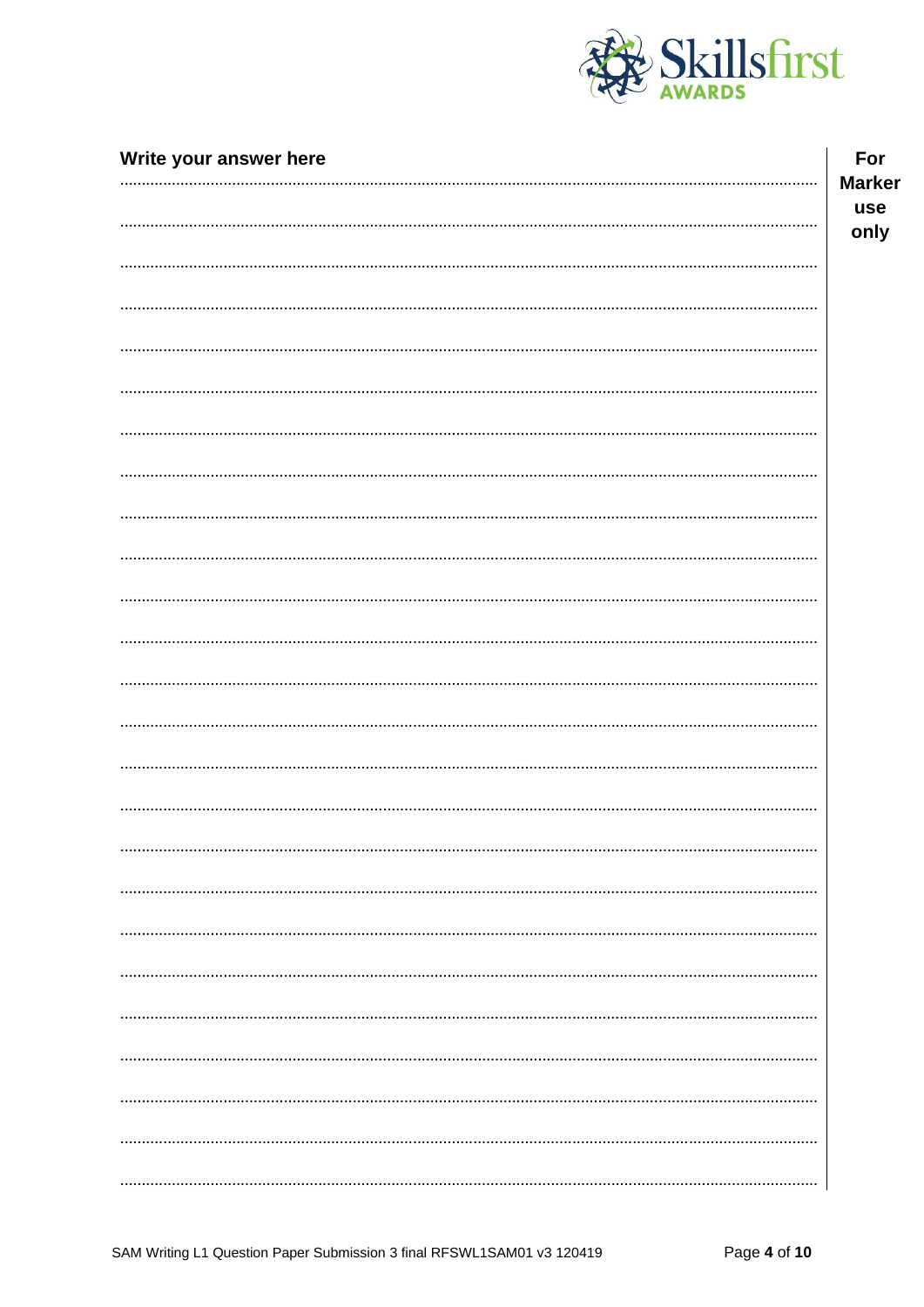

| For           |
|---------------|
| <b>Marker</b> |
| use<br>only   |
|               |
|               |
|               |
|               |
|               |
|               |
|               |
|               |
|               |
|               |
|               |
|               |
|               |
|               |
|               |
|               |
|               |
|               |
|               |
|               |
|               |
|               |
|               |
|               |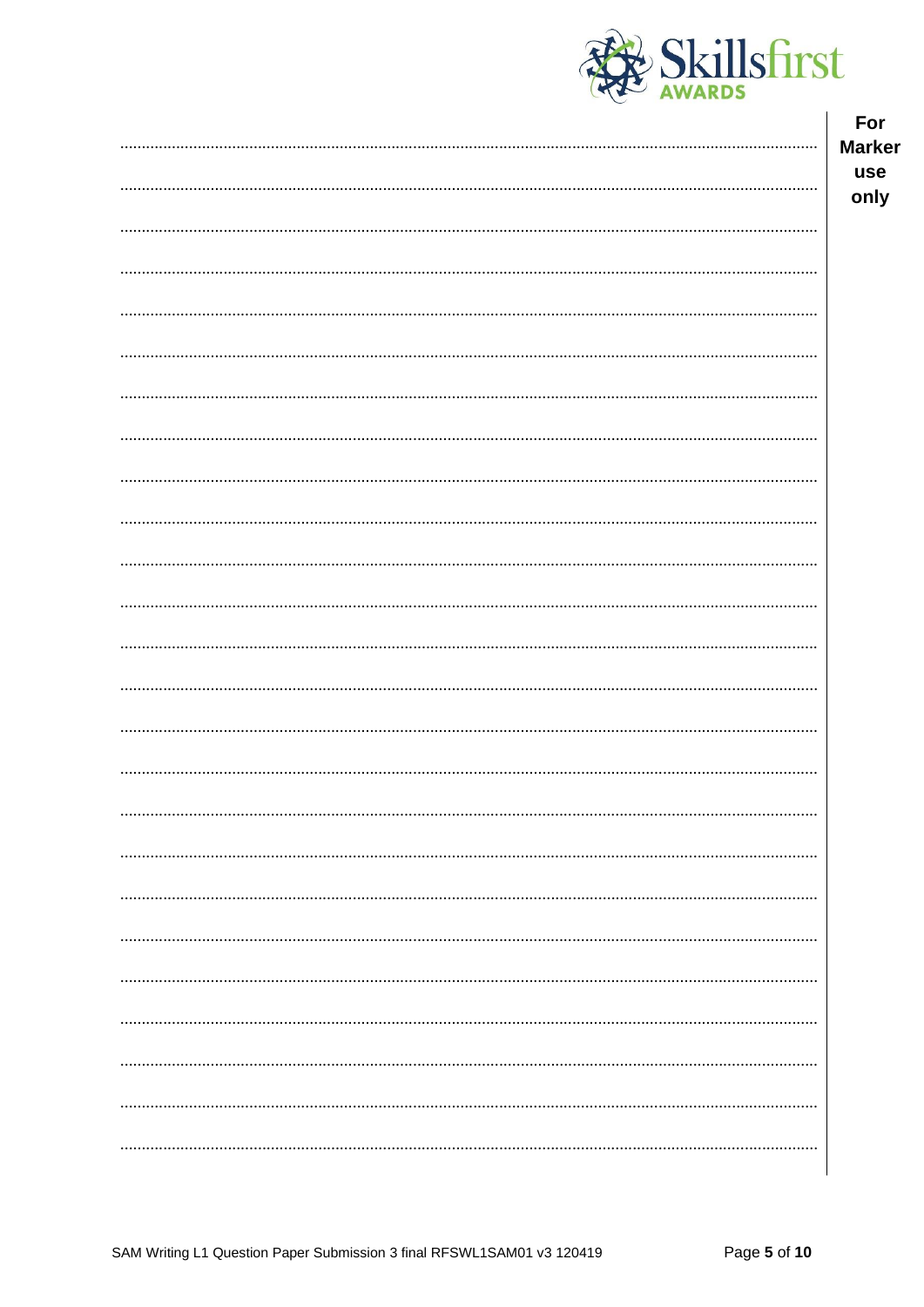

### **Task 2 (30 marks)**

You were due to fly home today from a holiday. Unfortunately, your flight has been cancelled. You are worried because you are supposed to go back to work tomorrow.

You have decided to write an email to your boss, Michael Western, [\(michael@westernltd.coz\)](mailto:michael@westernltd.coz). In your email you should

- explain what has happened and apologise
- tell him when you expect to be back
- suggest ways you could make up for being late back to work.

Write the email.

You will be assessed on your ability to

- communicate information, ideas and opinions clearly, coherently and accurately
- write text of an appropriate level of detail and of appropriate length (including where this is specified) to meet the needs of purpose and audience
- use format, structure and language appropriate of audience and purpose
- write consistently and accurately in complex sentences, using paragraphs where appropriate
- use a range of punctuation correctly
- use correct grammar
- spell words used most often in work, study and daily life, including specialist words.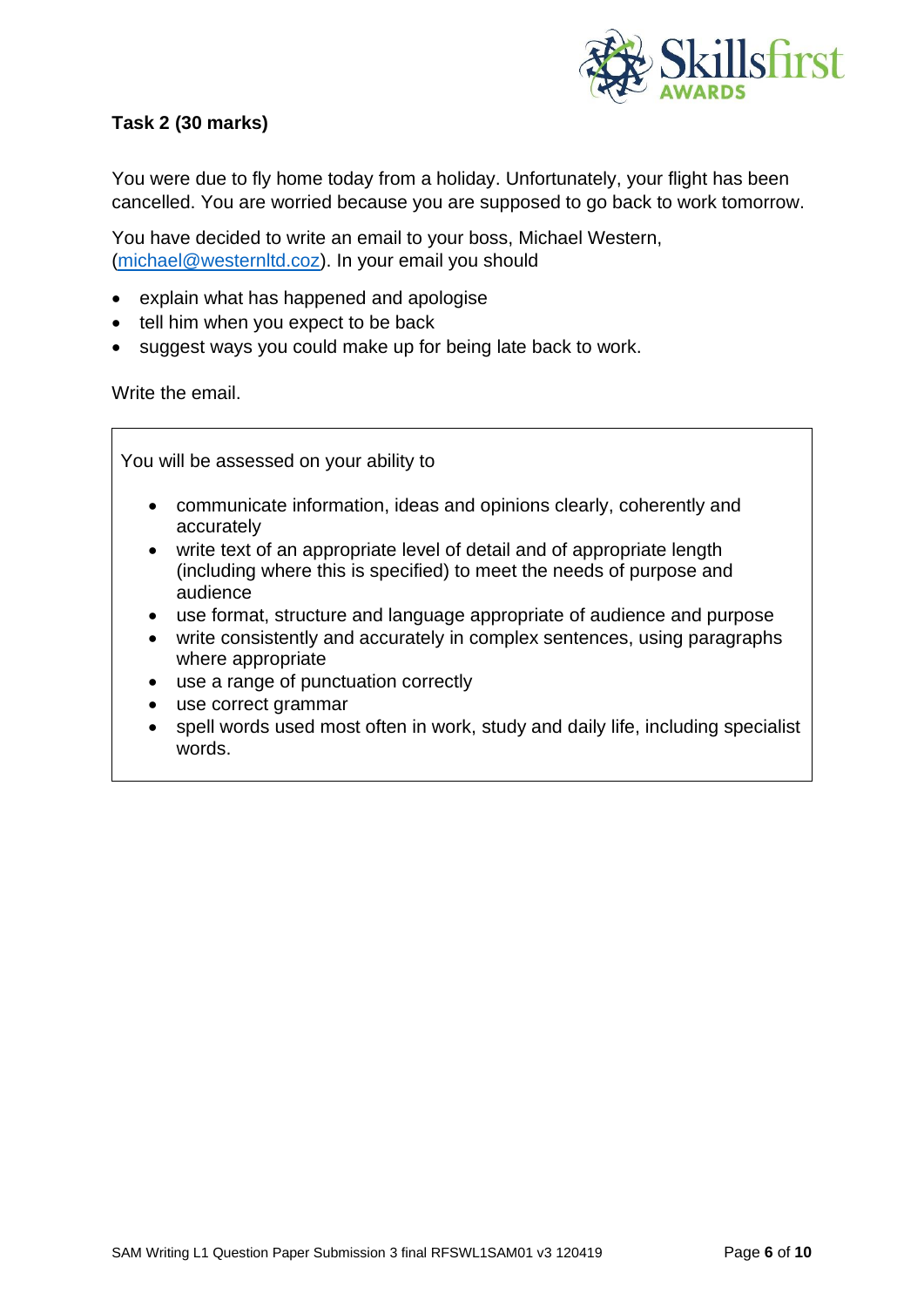

| Write your answer here | For<br><b>Marker</b> |
|------------------------|----------------------|
|                        | use                  |
|                        | only                 |
|                        |                      |
|                        |                      |
|                        |                      |
|                        |                      |
|                        |                      |
|                        |                      |
|                        |                      |
|                        |                      |
|                        |                      |
|                        |                      |
|                        |                      |
|                        |                      |
|                        |                      |
|                        |                      |
|                        |                      |
| .                      |                      |
|                        |                      |
|                        |                      |
|                        |                      |
| .                      |                      |
|                        |                      |
|                        |                      |
|                        |                      |
|                        |                      |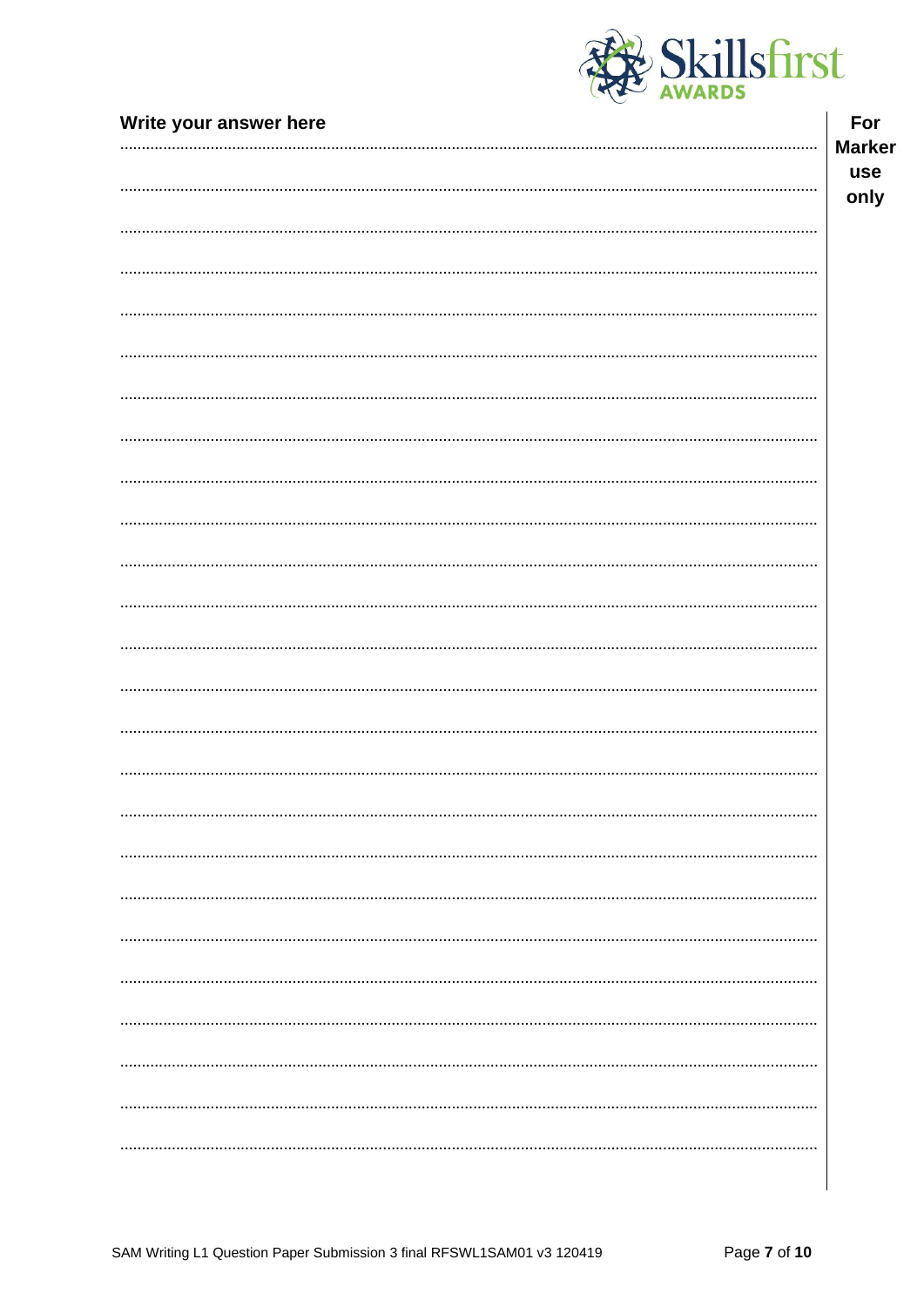

For

|   | For           |
|---|---------------|
|   | <b>Marker</b> |
|   | use           |
|   | only          |
|   |               |
|   |               |
|   |               |
|   |               |
|   |               |
|   |               |
|   |               |
|   |               |
|   |               |
|   |               |
|   |               |
|   |               |
|   |               |
|   |               |
|   |               |
|   |               |
|   |               |
|   |               |
|   |               |
|   |               |
|   |               |
|   |               |
|   |               |
|   |               |
|   |               |
|   |               |
|   |               |
|   |               |
|   |               |
|   |               |
|   |               |
|   |               |
|   |               |
|   |               |
|   |               |
|   |               |
|   |               |
| . |               |
|   |               |
|   |               |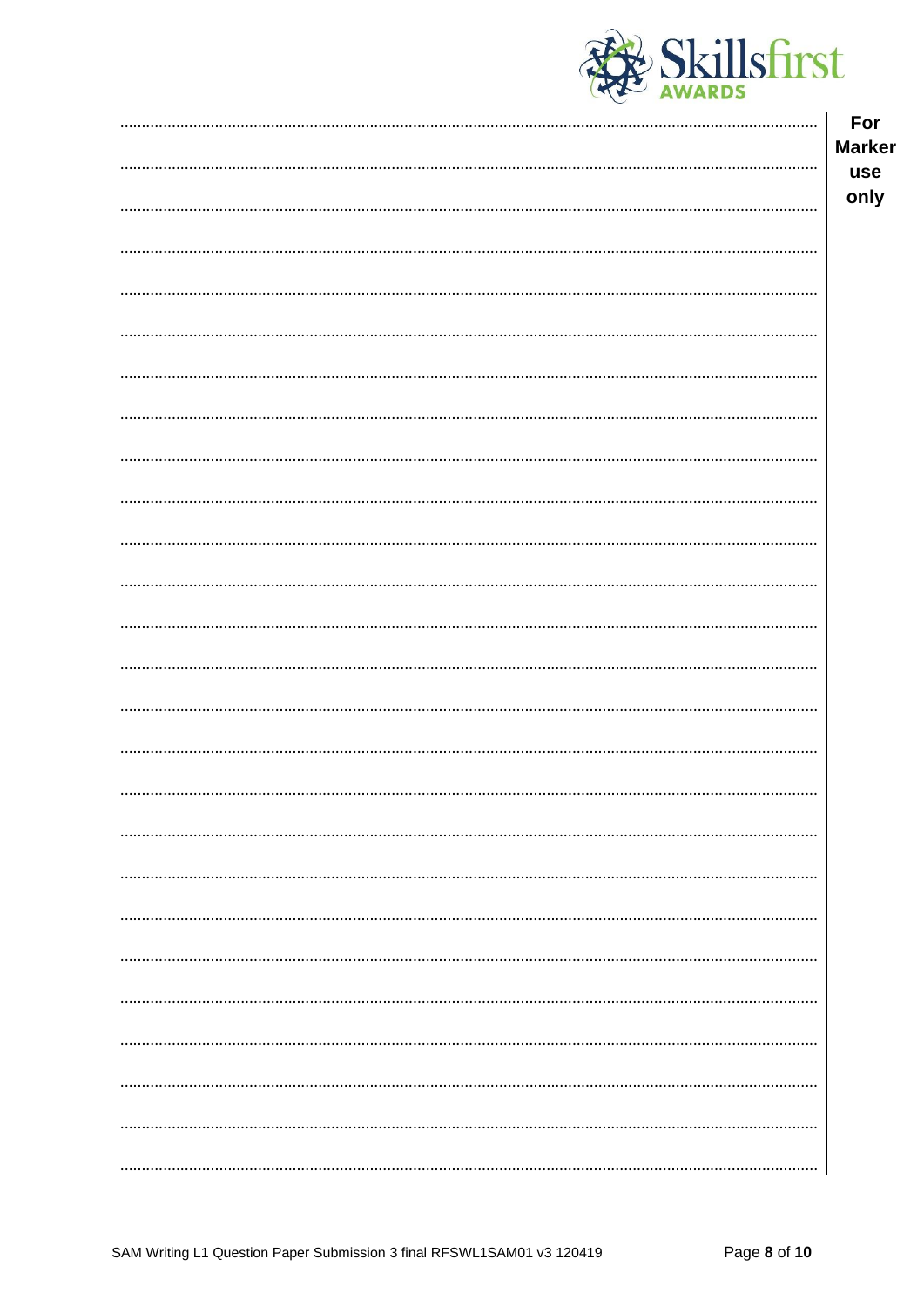

**[End of test]**